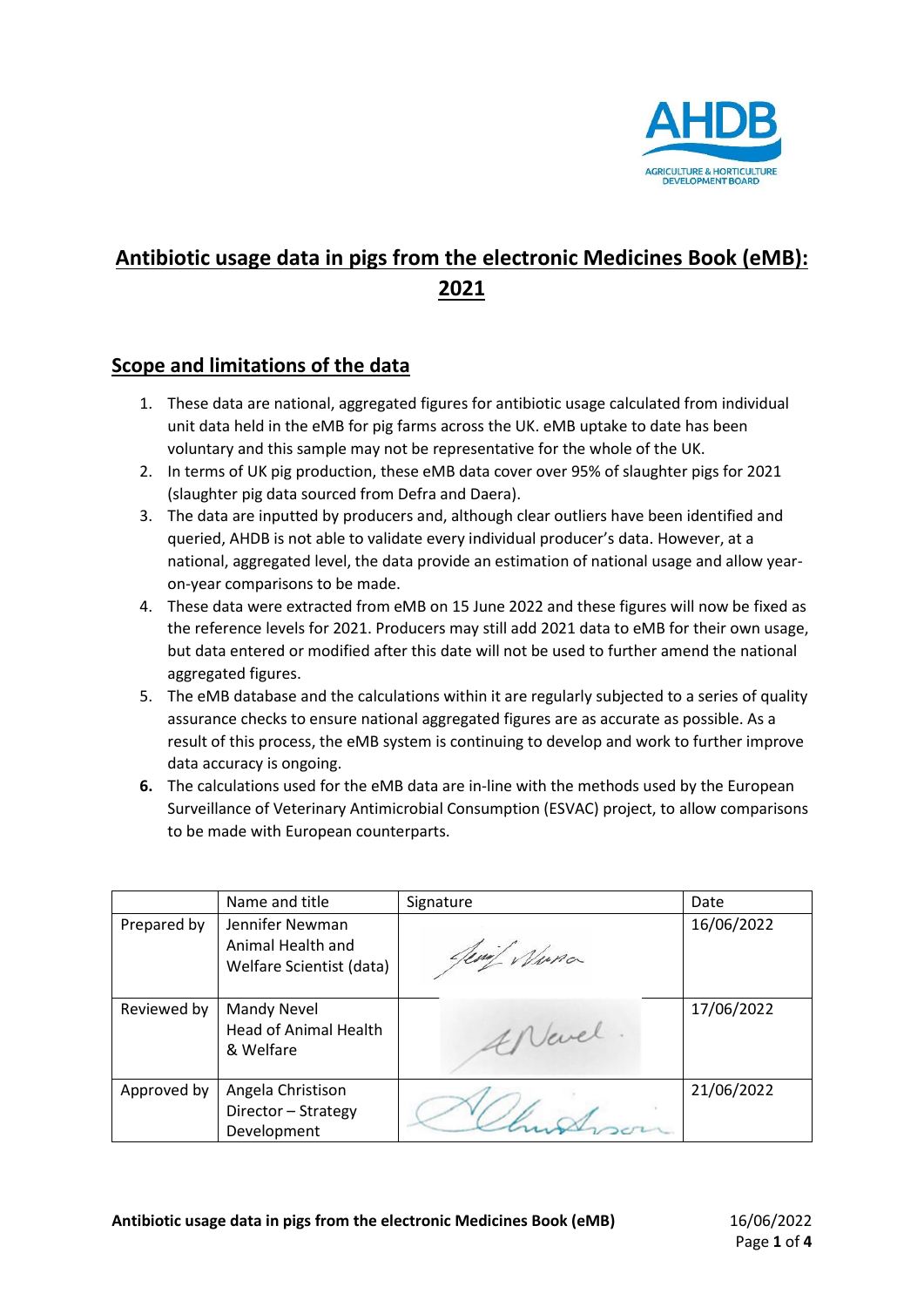#### **Total antibiotic usage recorded in eMB**

Total recorded antibiotic usage in pigs reduced by 17% from 105 mg/PCU in 2020 to 87 mg/PCU in (milligrams per population correction unit).

|      | mg/PCU | Year-on-year change |
|------|--------|---------------------|
| 2015 | 278    |                     |
| 2016 | 183    | $-34%$              |
| 2017 | 131    | $-28%$              |
| 2018 | 110    | $-16%$              |
| 2019 | 110    | 0%                  |
| 2020 | 105    | $-5%$               |
| 2021 | 87     | $-17%$              |

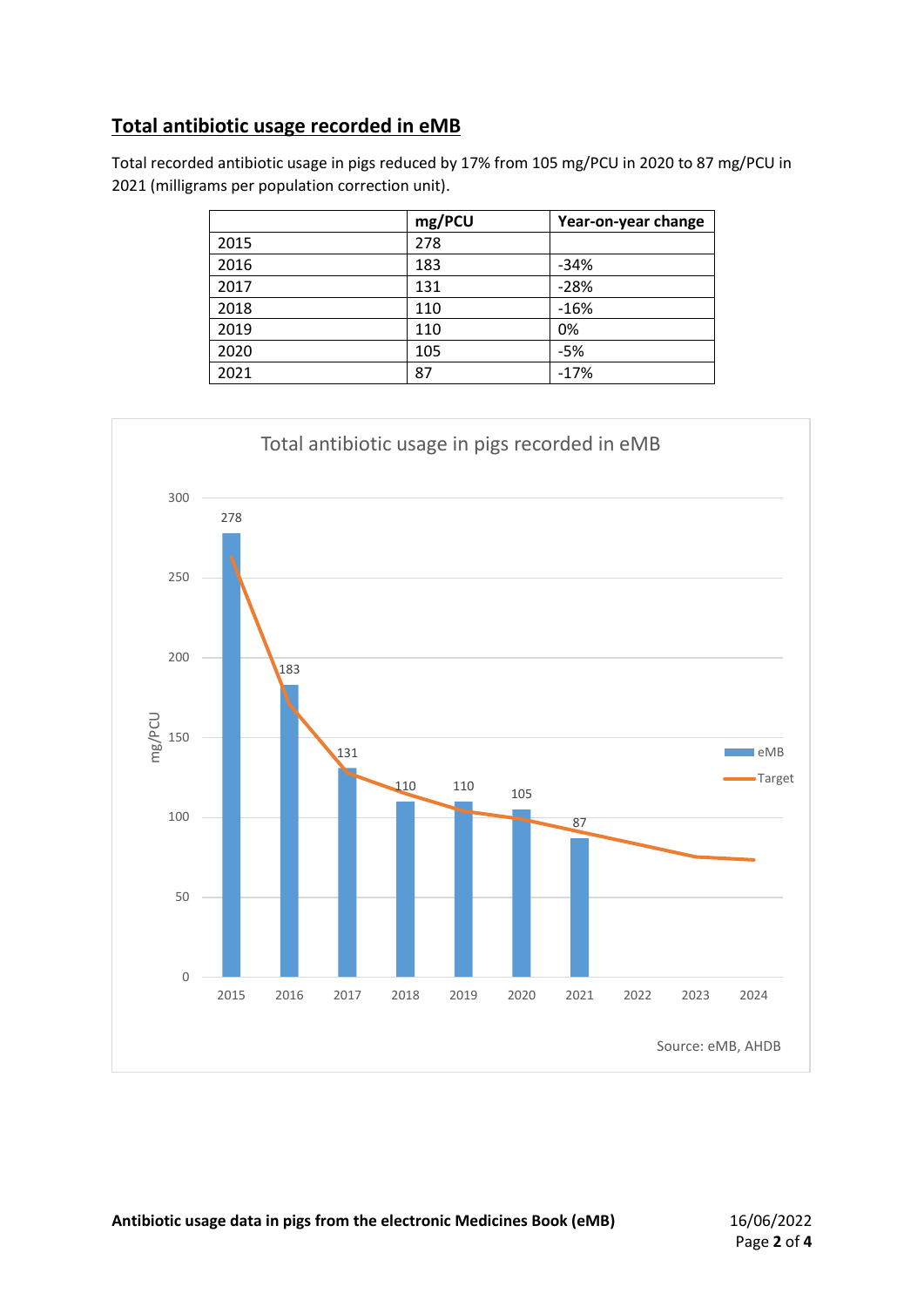## **Highest Priority Critically Important Antibiotic (HP-CIA) usage recorded in eMB**

Use of highest priority critically important antibiotics remains at a very low level; a slight decrease from 0.05 mg/PCU to 0.03 mg/PCU has been recorded in 2021. No Colistin use has been reported in pigs in 2021.

|      | HP-CIAs (mg/PCU) | Colistin (mg/PCU) |
|------|------------------|-------------------|
| 2015 | 1.0              | 0.9               |
| 2016 | 0.3              | 0.2               |
| 2017 | 0.1              | 0.012             |
| 2018 | 0.06             | 0.004             |
| 2019 | 0.04             | 0.002             |
| 2020 | 0.052            | 0                 |
| 2021 | 0.033            | 0                 |